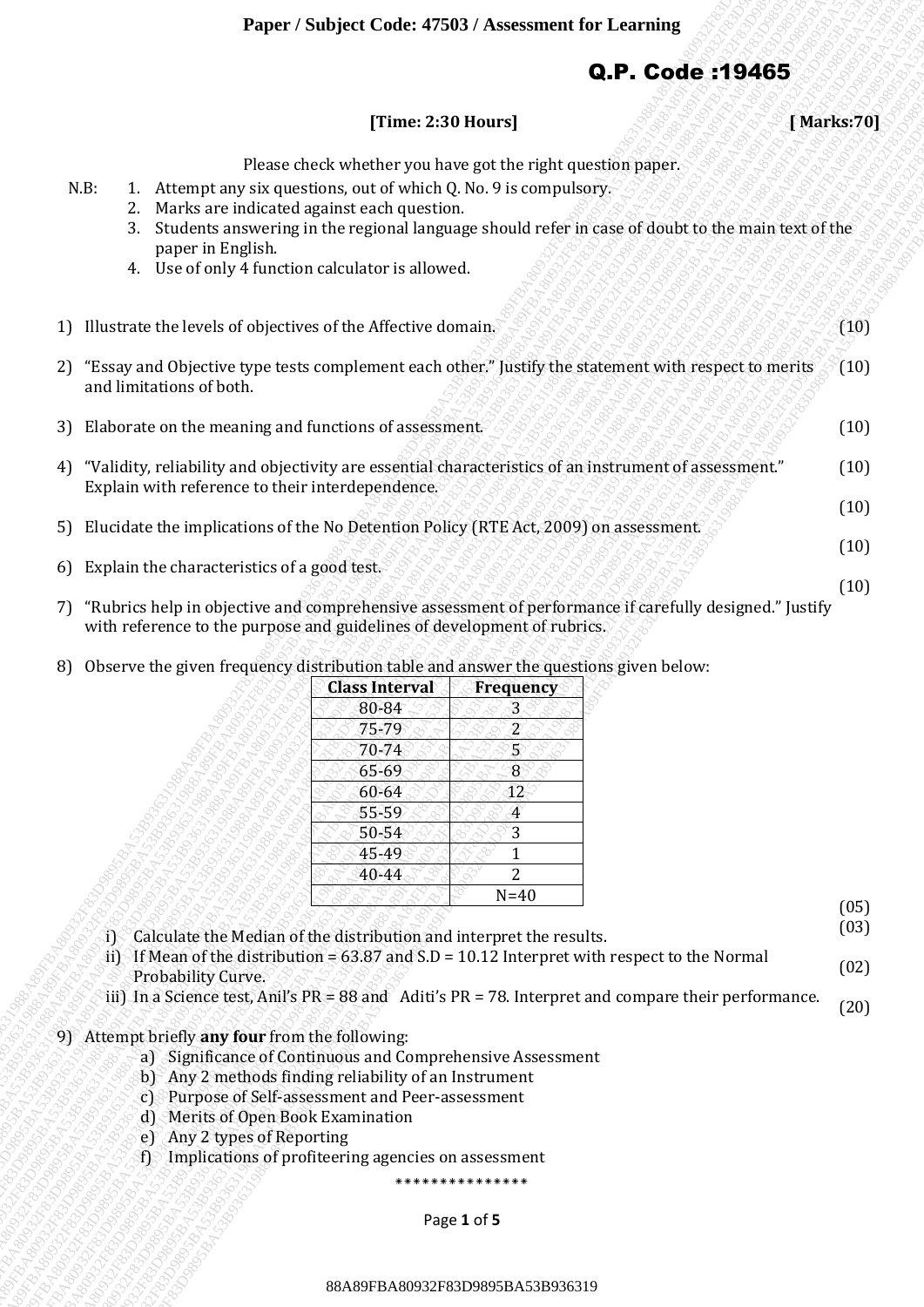## Q.P. Code :19465

|                                                                                                                                                                                                                                                                                                                       |                        |                                  | Q.P. Code : 19465 |           |
|-----------------------------------------------------------------------------------------------------------------------------------------------------------------------------------------------------------------------------------------------------------------------------------------------------------------------|------------------------|----------------------------------|-------------------|-----------|
|                                                                                                                                                                                                                                                                                                                       |                        | [वेळ: २:३० तास]                  |                   | [गुण: ७०] |
|                                                                                                                                                                                                                                                                                                                       |                        | मराठी अनुवाद                     |                   |           |
| १. भावात्मक क्षेत्राच्या उद्दिष्टांचे स्तर सोदाहरण स्पष्ट करा.                                                                                                                                                                                                                                                        |                        |                                  |                   | (8)       |
| २. ''निबंधात्मक आणि वस्तुनिष्ठ चाचण्या एकमेकांस पूरक आहेत.'' त्यांच्या गुण आणि मर्यादाच्या संदर्भात समर्थन करा                                                                                                                                                                                                        |                        |                                  |                   | (8)       |
| ३. मुल्यनिर्धारणाचे अर्थ आणि कार्ये सविस्तर लिहा.                                                                                                                                                                                                                                                                     |                        |                                  |                   |           |
|                                                                                                                                                                                                                                                                                                                       |                        |                                  |                   | (30)      |
| ४. "विश्वसनीयता, सप्रमाणता आणि वस्तुनिष्ठता मुल्यनिर्धारण साधनांची आवश्यक वैशिष्ट्य आहेत." त्यांच्या परस्परावलंबन (१०)                                                                                                                                                                                                |                        |                                  |                   |           |
| च्या संबंधी स्पष्ट करा.                                                                                                                                                                                                                                                                                               |                        |                                  |                   |           |
| ५. मुल्यनिर्धारणावर नोडिटेन्शन पॉलिसीचे (RTE ACT २००९) फालितार्थ विशद करा.                                                                                                                                                                                                                                            |                        |                                  |                   | (30)      |
| ६. चांगल्या चाचणीची वैशिष्ट्य स्पष्ट करा.                                                                                                                                                                                                                                                                             |                        |                                  |                   | (30)      |
| ७. रुबरिक्स जर काळजीपूर्वक तयार केले तर कार्यसंपादनाच्या वस्तुनिष्ठते आणि सर्वकष मुल्यनिर्धारणात सहाय्य करतात."                                                                                                                                                                                                       |                        |                                  |                   | (80)      |
| रुबरिक्सची उद्देश्य आणि निर्मितीच्या मार्गदर्शिकेच्या संदर्भात समर्थन करा.                                                                                                                                                                                                                                            |                        |                                  |                   |           |
| ८. दिलेल्या वारंवारिता विभाजन तक्त्याचे निरीक्षण करा आणि खाली दिलेल्या प्रश्नांची उत्तरे लिहा.                                                                                                                                                                                                                        |                        |                                  |                   | (80)      |
|                                                                                                                                                                                                                                                                                                                       | वर्गांतर               | आवृत्ती                          |                   |           |
|                                                                                                                                                                                                                                                                                                                       | $0 - 09$               | з                                |                   |           |
|                                                                                                                                                                                                                                                                                                                       | 99-66                  | २                                |                   |           |
|                                                                                                                                                                                                                                                                                                                       | 90-08                  | છે                               |                   |           |
|                                                                                                                                                                                                                                                                                                                       | $89 - 89$              | ে                                |                   |           |
|                                                                                                                                                                                                                                                                                                                       | $89 - 69$<br>$49 - 49$ | १२<br>ß.                         |                   |           |
|                                                                                                                                                                                                                                                                                                                       | 90-98                  | З                                |                   |           |
|                                                                                                                                                                                                                                                                                                                       | $89 - 88$              | १                                |                   |           |
|                                                                                                                                                                                                                                                                                                                       | 80-88                  | २                                |                   |           |
|                                                                                                                                                                                                                                                                                                                       |                        | $N = 8$                          |                   |           |
| <u>i)</u> वितरणाचा मध्यांक काढा आणि परिणामाचे अर्थबोधन करा.<br>ii) जर वितरणाचे मध्यमान = ६३.८७ आणि प्रमाण विचलन = १०.१२ असेल तर प्रसामान्य संभाव्य वक्राच्या<br>संदर्भात अर्थबोधन करा.<br>iii) विज्ञानाच्या परीक्षेत, अनिलचे शततमक क्रम ८८ आणि अदितीचा शततमक क्रम ७८. त्यांच्या संपादनाची तुलना<br>करून अर्थबोधन करा. |                        |                                  |                   |           |
|                                                                                                                                                                                                                                                                                                                       |                        | Page 2 of 5                      |                   |           |
|                                                                                                                                                                                                                                                                                                                       |                        | 88A89FBA80932F83D9895BA53B936319 |                   |           |

| वर्गांतर | आवृत्ती |  |  |
|----------|---------|--|--|
| $0 - 69$ | Ş       |  |  |
| ७५-७९    |         |  |  |
| ७०-७४    | ંબુ     |  |  |
| ६५-६९    | ८       |  |  |
| ६०-६४    | १२      |  |  |
| 99-99    | 8       |  |  |
| 90-98    | ҙ       |  |  |
| 89-86    | Ş       |  |  |
| 80-88    | ર       |  |  |
|          | N=80    |  |  |
|          |         |  |  |

- $\rm\,i)$ े वितरणाचा मध्यांक काढा आणि परिणामाचे अर्थबोधन करा.
- $\rm ii)$  जर वितरणाचे मध्यमान = ६३.८७ आणि प्रमाण विचलन = १०.१२ असेल तर प्रसामान्य संभाव्य वक्राच्या संदर्भात अर्थबोधन करा.
- iii) द्दवज्ञानाच्या परीक्षेत, अद्दनिचेिततमक क्रम ८८ आद्दण अद्ददतीचा िततमक क्रम ७८. त्याांच्या सांपादनाची तिुना करून अर्ाबोधन करा.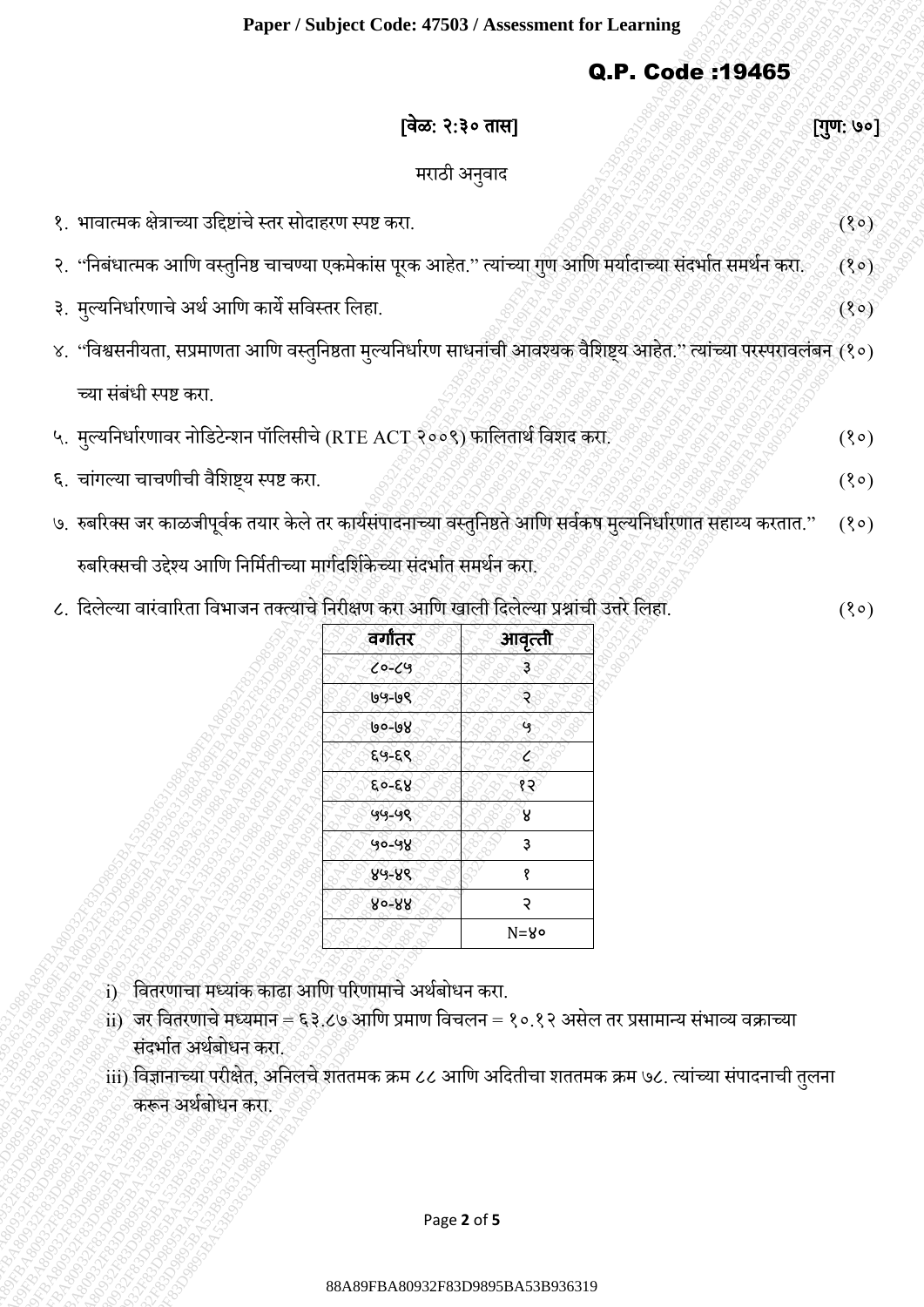\*\*\*\*\*\*\*\*\*\*\*\*\*

Q.P. Code :19465

- ९. खालीलपैकी **कोणत्याही चारांवर** थोडक्यात लिहा: (२०) से स्वास्थ्यात द्विहा: (२०) से स्वास्थ्यात द्विहा: (२०) से स्वास्थ्यात द्विहा: (२०) से स्वास्थ्यात द्विहा: (२०) से स्वास्थ्यात द्विहा: (२०) से स्वास्थ्यात द्विहा: (२०)
- **अ)** सातत्यपूर्ण आणि सर्वकष मुल्यनिर्धारणाचे महत्त्व
- 88A89FBA80932F83D9895BA53B93631988A89FBA80932F83D9895BA53B93631988A89FBA80932F83D9895BA53B93631988A89FBA80932F83D9895BA53B93631988A89FBA80932F83D9895BA53B93631988A89FBA80932F83D9895BA53B936319 88A89FBA80932F83D9895BA53B93631988A89FBA80932F83D9895BA53B93631988A89FBA80932F83D9895BA53B93631988A89FBA80932F83D9895BA53B93631988A89FBA80932F83D9895BA53B93631988A89FBA80932F83D9895BA53B936319 Secondar March 1988<br>| Secondar March 1989-1988-1988<br>| Secondar March 1989-1988|| 1989-1988|| 1989-1988|<br>| Secondar March 1989|| 1989-1988|| 1989|| 1989|| 1989|<br>| Secondar March 1989|| 1989|| 1989|| 1989|| 1989|| 1989|| 198  $\begin{array}{lllllllllll} \end{array} \qquad \qquad \begin{array}{lllllllll} \end{array} \qquad \qquad \begin{array}{lllllllll} \end{array} \qquad \qquad \begin{array}{lllllllll} \end{array} \qquad \qquad \begin{array}{lllllllllll} \end{array} \qquad \qquad \begin{array}{lllllllllll} \end{array} \qquad \qquad \begin{array}{lllllllllll} \end{array} \qquad \qquad \begin{array}{lllllllllll} \end{array} \qquad \qquad \begin{array}{lllllllllllll} \end{array} \qquad \begin{array}{lllllllllllllllll} \end{$ 88A89FBA80932F83D9895BA53B93631988A89FBA80932F83D9895BA53B93631988A89FBA80932F83D9895BA53B93631988A89FBA80932F83D9895BA53B93631988A89FBA80932F83D9895BA53B93631988A89FBA80932F83D9895BA53B936319 88A89FBA80932F83D9895BA53B93631988A89FBA80932F83D9895BA53B93631988A89FBA80932F83D9895BA53B93631988A89FBA80932F83D9895BA53B93631988A89FBA80932F83D9895BA53B93631988A89FBA80932F83D9895BA53B936319 Paper : Sabyed Cade: 47883 | Secomman for Franching<br>8. control of the state and control of the state and control of the state and control of the state and control of the state and control of the state and control of the st Paper Subject Cale 4788) Avecance in fr Laming<br>S. redded & <del>Branch and Redden Characters</del><br>R. redded Schwarten street, proference in the control and Redden<br>R. redded Schwarten street, proference in the control and Redden<br>R. 8<br>88 AB 202 FBA8095<br>8 AB 202 FBA809 FBA800 FBA800 FBA8095<br>8 AS TO CHE TO FEDERAL THE CONFERENCE TO CONFERENCE TO CONFERENCE TO CONFERENCE TO CONFERENCE TO CONFERENCE<br>8 AS TO CHE TO FEDERAL THE CONFERENCE TO CONFERENCE TO C 8<br>88 AB 202 FBA8095<br>8 AB 202 FBA809 FBA800 FBA800 FBA8095<br>8 AS TO CHE TO FEDERAL THE CONFERENCE TO CONFERENCE TO CONFERENCE TO CONFERENCE TO CONFERENCE TO CONFERENCE<br>8 AS TO CHE TO FEDERAL THE CONFERENCE TO CONFERENCE TO C Proper Semiples Code: 4788N Assessment for Laminage<br>
3. Professor and The Transforme and The Transforme<br>
3. Professor and The Transforme and The Transforme<br>
3. Professor and The Transforme and The Transforme<br>
3. Professor Examinent Source of Salt 1780 i Novemann for Learning<br>
2. P. Code 119465<br>
3. P. Code 119465<br>
3. P. Code 119465<br>
3. P. Code 119465<br>
3. P. Code 119465<br>
3. P. Code 119465<br>
3. P. Code 119465<br>
3. P. Code 119465<br>
3. P. Code 1194 Experistration of the 1798 and 1898 and 1898 and 1998 and 1998 and 1998 and 1998 and 1998 and 1998 and 1998 and 1998 and 1998 and 1998 and 1998 and 1998 and 1998 and 1998 and 1998 and 1998 and 1998 and 1998 and 1998 and 19 88A89FBA80932F83D9895BA53B93631988A89FBA80932F83D9895BA53B93631988A89FBA80932F83D9895BA53B93631988A89FBA80932F83D9895BA53B93631988A89FBA80932F83D9895BA53B93631988A89FBA80932F83D9895BA53B936319 88A89FBA80932F83D9895BA53B93631988A89FBA80932F83D9895BA53B93631988A89FBA80932F83D9895BA53B93631988A89FBA80932F83D9895BA53B93631988A89FBA80932F83D9895BA53B93631988A89FBA80932F83D9895BA53B936319 Experiment Reality of The Company of The Company of The Company of The Company of The Company of The Company of The Company of The Company of The Company of The Company of The Company of The Company of The Company of The C Pyon Yannya Yangi Yangi Yangi Yangi Yangi Yangi Yangi Yangi Yangi Yangi Yangi Yangi Yangi Yangi Yangi Yangi Ya<br>3 A89-Basil Yangi Yangi Yangi Yangi Yangi Yangi Yangi Yangi Yangi Yangi Yangi Yangi Yangi Yangi Yangi Yangi Yan Paper / Southern discription Code 4784853<br>1982-1983 Based on the state of the state of the state of the state of the state of the state of the state of<br>30 FBA 30 FBA80 P83631983 PROPERTY SECOND THE STATE OF THE STATE OF TH Paper / Soubject Code: 47943 / Assessment for Learning<br>8. C. archives of a superenty arrows virtual streams from<br>30 years of a subject of a superenty arrows virtual streams and<br>30 year - Seconds a superenty arrows and the Expect / Subject Code: 4780 / Assessment for Learning<br>8. And color when the character of army and the character<br>30. And did the character of army and the character<br>3. And did the character of army and the character<br>3. And **ब)** कसोटी ची विश्वसनीयता शोधण्याच्या **कोणत्याही दोन** पद्धती
	- **क)** स्व मुल्यनिर्धारण आणि समवयस्क मुल्यनिर्धारणाचा हेतू
	- **ड)** मुक्त पुस्तक परिक्षेचे फायदे
	- **इ) अहवालाचे <mark>कोणतेही दोन</mark> प्र**कार
	- **फ)** मुल्यनिर्धारणावर नफेखोटी करणाऱ्या संस्थांचे कलितार्थ

Page **3** of **5**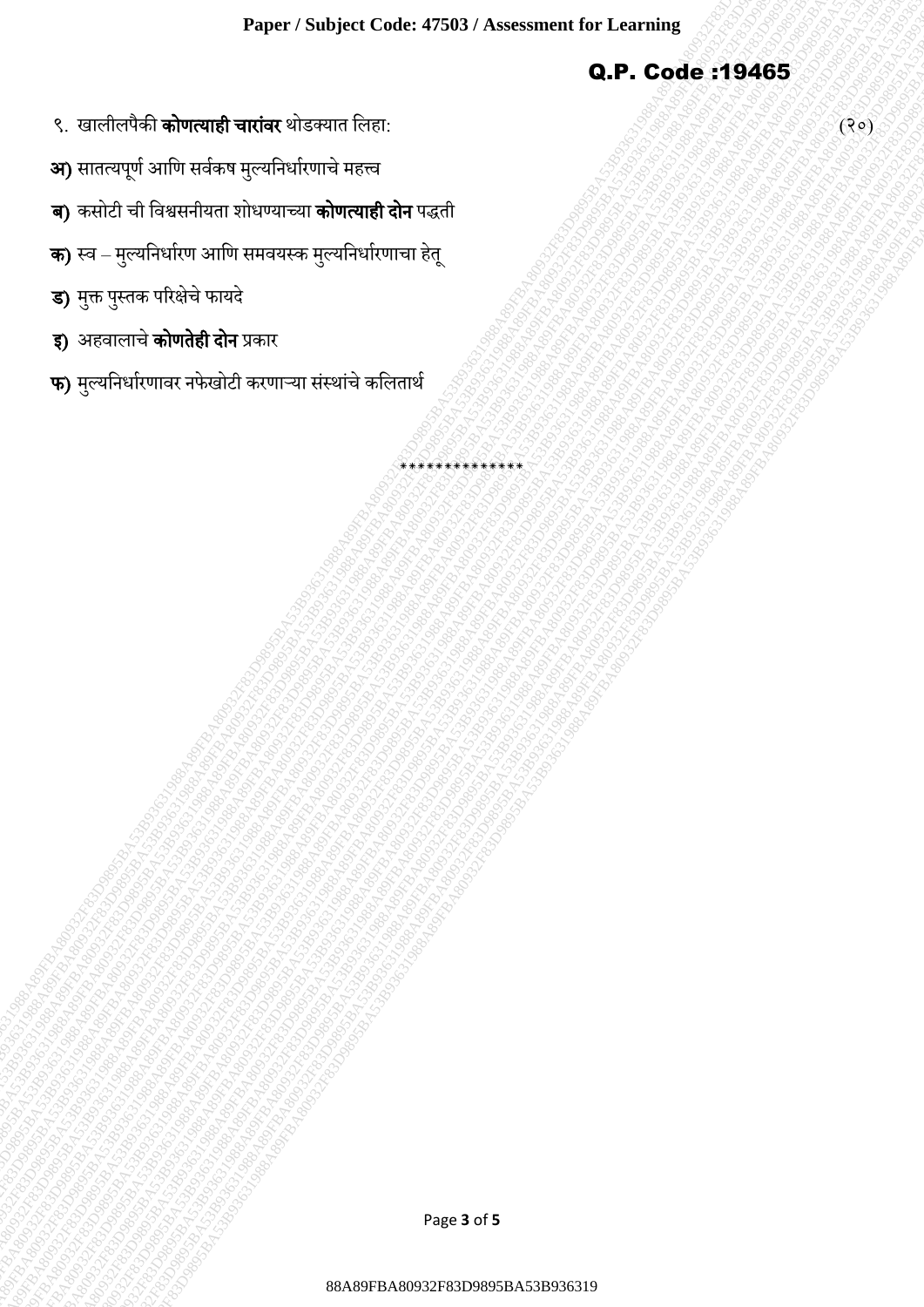## Q.P. Code :19465

|                                                                                                                     |                                  |              | Q.P. Code :19465 |           |
|---------------------------------------------------------------------------------------------------------------------|----------------------------------|--------------|------------------|-----------|
|                                                                                                                     |                                  | [समय: २:३०]  |                  | [अंक: ७०] |
|                                                                                                                     |                                  | हिंदी अनुवाद |                  |           |
| १. भावात्मक क्षेत्र के उद्देश्यों के स्तर सोदाहरण स्पष्ट कीजिए                                                      |                                  |              |                  | (8)       |
| २. ''निबंधात्मक और वस्तुनिष्ठ कसोटी एकदुसरे के पूरक है'' इनके गुण और मर्यादाओ के संदर्भ में समर्थन कीजिए            |                                  |              |                  | (3)       |
| ३.  मुल्यांकन का अर्थ और कार्यो को विस्तार से लिखिए                                                                 |                                  |              |                  | (30)      |
| ४. ''विश्वसनीयता, सप्रमाणता और वस्तुनिष्ठता मुल्यांकन साधनो की आवश्यक विशेषताएँ हैं।'' इनके परस्परावलंबन के         |                                  |              |                  | $($ ९०)   |
| संबंध में स्पष्ट कीजिए                                                                                              |                                  |              |                  |           |
|                                                                                                                     |                                  |              |                  |           |
| ५. मुल्यांकन पर 'नो डिटेन्शन पॉलिसी (RTE ACT २००९) के निहितार्थ विषद कीजिए                                          |                                  |              |                  | (30)      |
| ६. अच्छी कसौटी की विशेषताएँ स्पष्ट कीजिए                                                                            |                                  |              |                  | (80)      |
| ७.  रुबरिक्स को अगर सावधानीपूर्वक तैयार किया जाय, तो कार्य संपादन वस्तुनिष्ठ और सर्वांगीण मुल्यांकन होने में सहायता |                                  |              |                  | (80)      |
| करते है  '' रुबरिक्सची के उद्देश्य और निर्मिती के मार्गदर्शिका के संदर्भ में समर्थन कीजिए                           |                                  |              |                  |           |
| ८. दिए गए आवृत्ति वितरण सारणी का निरिक्षण कीजिए और निम्नलिखित प्रश्नों के उत्तर लिखिए                               |                                  |              |                  | (8)       |
|                                                                                                                     | वर्गांतर                         | आवृत्ती      |                  |           |
|                                                                                                                     | $6 - 69$<br>194-198              | ್ರಿ<br>ঽ৾    |                  |           |
|                                                                                                                     | 90-98                            | ႜႜႜႜ         |                  |           |
|                                                                                                                     | ६५-६९                            | Z.           |                  |           |
|                                                                                                                     | $80 - 58$                        | ্ষ হ         |                  |           |
|                                                                                                                     | $99 - 98$                        | 8            |                  |           |
|                                                                                                                     | $40 - 48$                        | ҙ            |                  |           |
|                                                                                                                     | $89 - 86$                        | १            |                  |           |
|                                                                                                                     | 80-88                            | २            |                  |           |
|                                                                                                                     |                                  | $N = 8$      |                  |           |
| i) दिए गए वितरण का मध्यांक की गणना कीजिए और उसका अर्थबोधन कीजिए                                                     |                                  |              |                  |           |
| ii) अगर वितरण का मध्यमान ६३.८७ है और प्रमाण विचलन १०.१२ है तो सामान्य संभावना वक्र के संदर्भ में                    |                                  |              |                  |           |
| निष्पादन का अर्थबोधन कीजिए                                                                                          |                                  |              |                  |           |
| iii) विज्ञान की कसोटी में, अनिल का PR = ८८ और अदिती का PR = ७८ है   अर्थविवेचन कीजिए और उनकी                        |                                  |              |                  |           |
| उपलब्द्धि की तुलना कीजिए                                                                                            |                                  |              |                  |           |
|                                                                                                                     |                                  |              |                  |           |
|                                                                                                                     |                                  |              |                  |           |
|                                                                                                                     |                                  | Page 4 of 5  |                  |           |
|                                                                                                                     |                                  |              |                  |           |
|                                                                                                                     | 88A89FBA80932F83D9895BA53B936319 |              |                  |           |

| वर्गातर   | आवृत्ती      |  |  |
|-----------|--------------|--|--|
| $6 - 69$  | ҙ            |  |  |
| 94-68     | २            |  |  |
| १७-७७     | $\mathbf{Q}$ |  |  |
| ६५-६९     | Z            |  |  |
| $60 - 58$ | १२           |  |  |
| 99-99     | R            |  |  |
| 40-48     | ҙ            |  |  |
| ४५-४९     | १            |  |  |
| ४०-४४     | २            |  |  |
|           | N=80         |  |  |

- $\mathbf{i})$ ेदिए गए वितरण का मध्यांक की गणना कीजिए और उसका अर्थबोधन कीजिए |
- ii) अगर द्दवतरण का मधयमान ६३.८७ है और प्रमाण द्दवचिन १०.१२ है तो सामान्य सांभावना वक्र केसांदभामें निष्पादन का अर्थबोधन कीजिए।
- $\ket{\text{iii}}$  विज्ञान की कसोटी में, अनिल का PR = ८८ और अदिती का PR = ७८ है | अर्थविवेचन कीजिए और उनकी उपलब्द्धि की तुलना कीजिए |